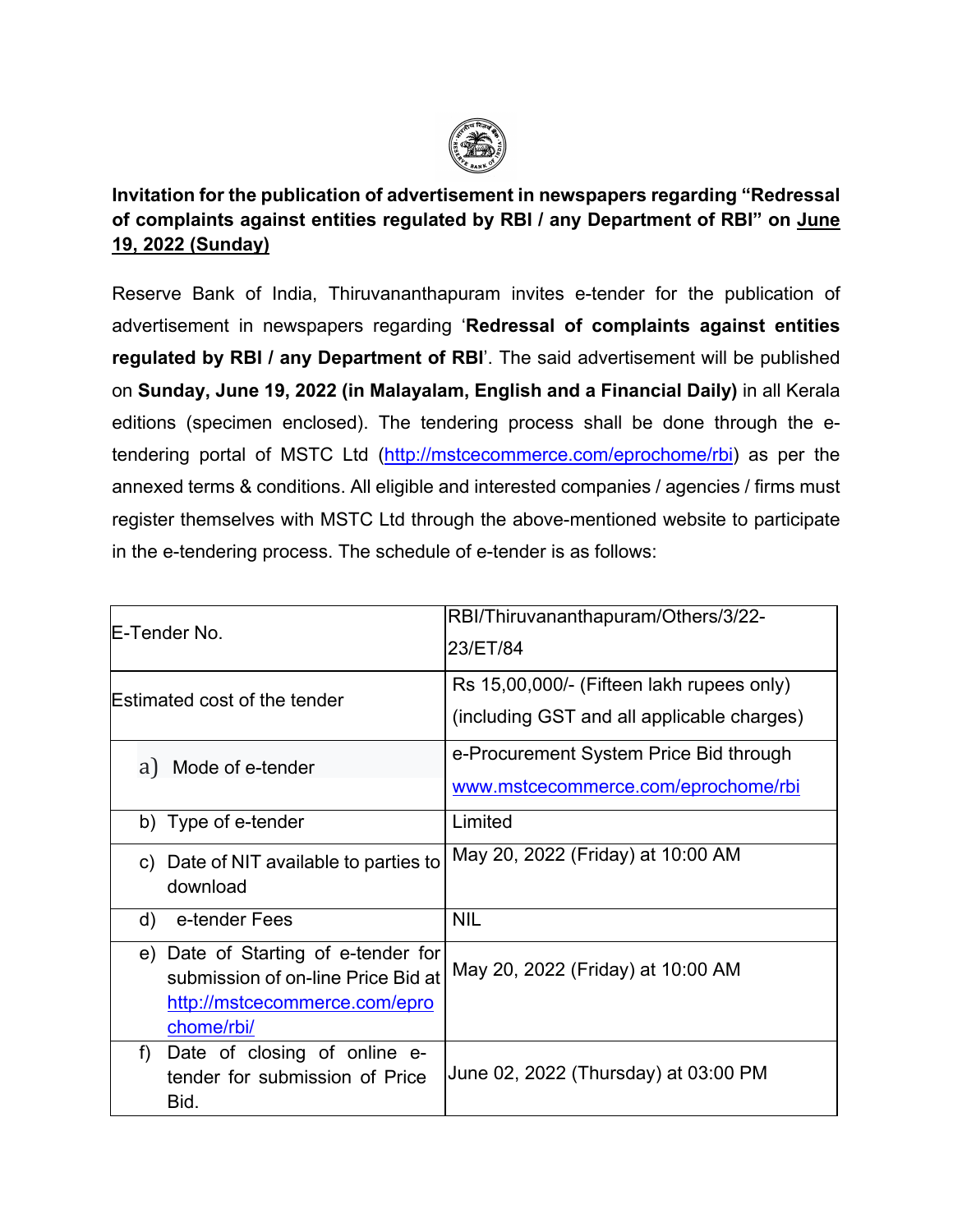| bid                            |     | g) Date & time of opening of price June 02, 2022 (Thursday) at 04:00 PM                                                                                                                    |
|--------------------------------|-----|--------------------------------------------------------------------------------------------------------------------------------------------------------------------------------------------|
| Validity of the e-tender<br>h) |     | 30 days from the date of opening of Price bid                                                                                                                                              |
| Transaction<br>refundable)     | Fee | Payment of transaction fee as mentioned in the<br>$(Non-_{MSTC})$<br>MSTC portal through MSTC payment<br>Gateway/NEFT/RTGS in favour of MSTC<br>limited or as advised by M/s MSTC limited. |

2. The Bank is not bound to accept the lowest tender and reserves the right to accept either in full or in part any tender. The Bank also reserves the right to reject all the tenders without assigning any reason thereof.

3. No quotation will be accepted with any condition quoted by the vendor whatsoever. Such quotation will be rejected at the discretion of the Bank.

4. Amendments / corrigendum to the tender, if any, issued in future will only be notified on the RBI Website and MSTC Website as given above and will not be published in newspapers.

> **Regional Director Reserve Bank of India Kerala and Lakshadweep**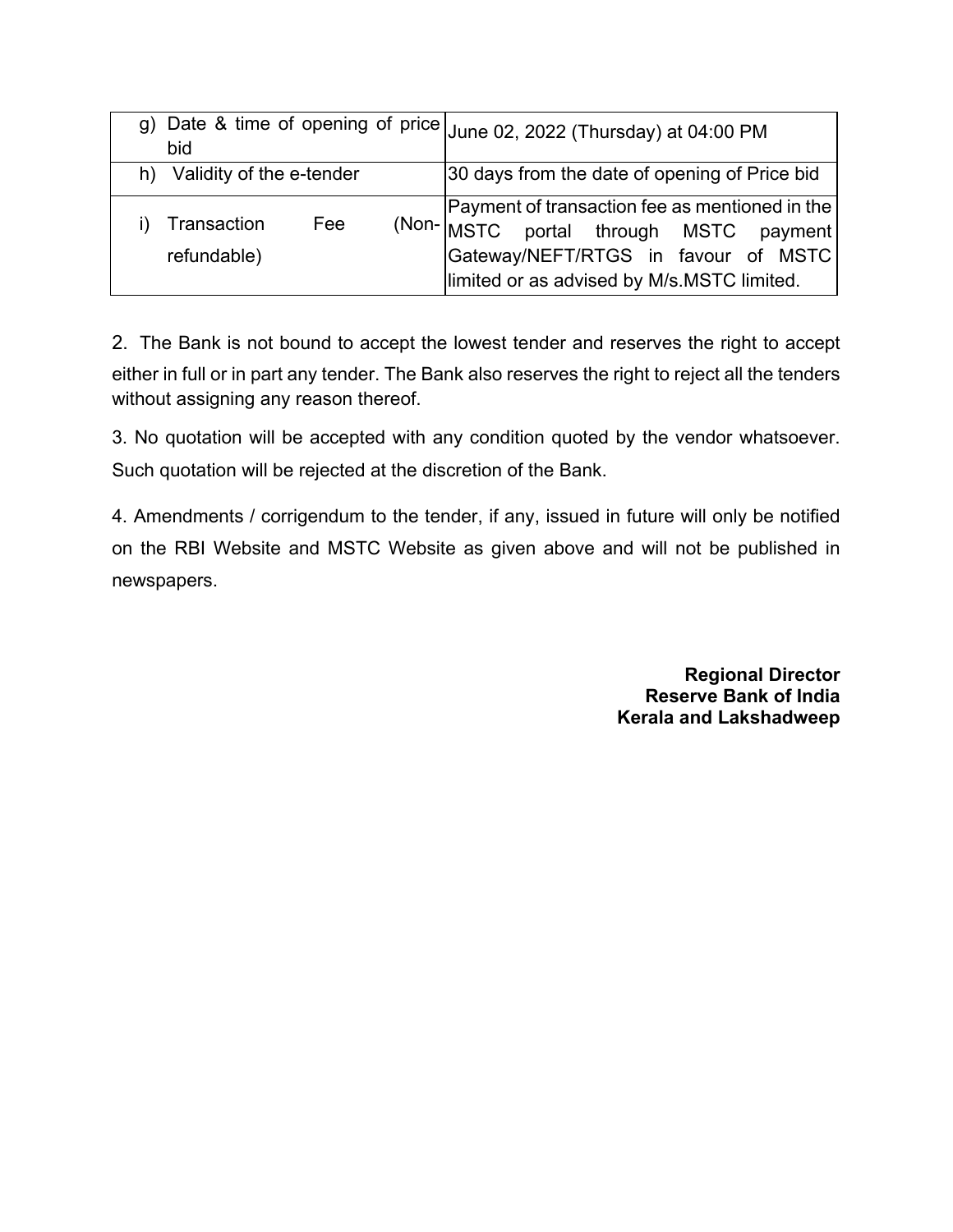#### **Terms and conditions**:

1. This is an invitation for the publication of advertisement (draft specimen attached in [Annex I](#page-4-0) to [III](#page-8-0)**)** in newspapers. The said advertisement has to be published on **Sunday, June 19, 2022** in **an English, Malayalam and a English Financial daily** in all Kerala editions. The content to be published in advertisement is attached in [Annex I](#page-4-0) to [III.](#page-8-0)

2. Only empanelled vendors of RBI are allowed to participate in this e-tendering process.

3. Advertisement is to be published in **one newspaper** from each category (Malayalam, English and English Financial Daily). The list of newspapers corresponding to each category in which advertisement may be published is detailed below:

| Language            | <b>Newspapers</b>                                        |
|---------------------|----------------------------------------------------------|
| Malayalam and Hindi | Mathrubhumi, Malayala Manorama                           |
| Hindi and English   | The Hindu, The New Indian Express, The Times of India    |
| Hindi and English   | The Financial Express, The Economic Times, Business Line |

4. The advertisement should be published in the size  $-18(w)^*20.5(h)$  cms (approximately) for each language (Hindi and English) in English newspaper and English Financial daily. The size for each language (Malayalam and Hindi) in Malayalam newspaper shall be 16.3(w)\*20.5(h) cms (approximately).

5.It may be noted that lowest quotation will be selected newspaper wise i.e, for each item, separate L1 may be awarded. Bid will be awarded after manual analysis of bid quotes.

6. Advertising agency to ensure that placement of advertisement should be **eye-catching and should appear on the third page or fifth page in the main part of the newspaper**  and not in the supplement. Font size to be such that it is easily readable.

7. The Bidder will provide his/ her full name, e-mail, contact number and address of the firm/agency.

8. The vendors are required to submit quotes for rates per square cms inclusive of all applicable taxes in Indian Rupees. **No extra claim shall be entertained by the Bank in this regard.**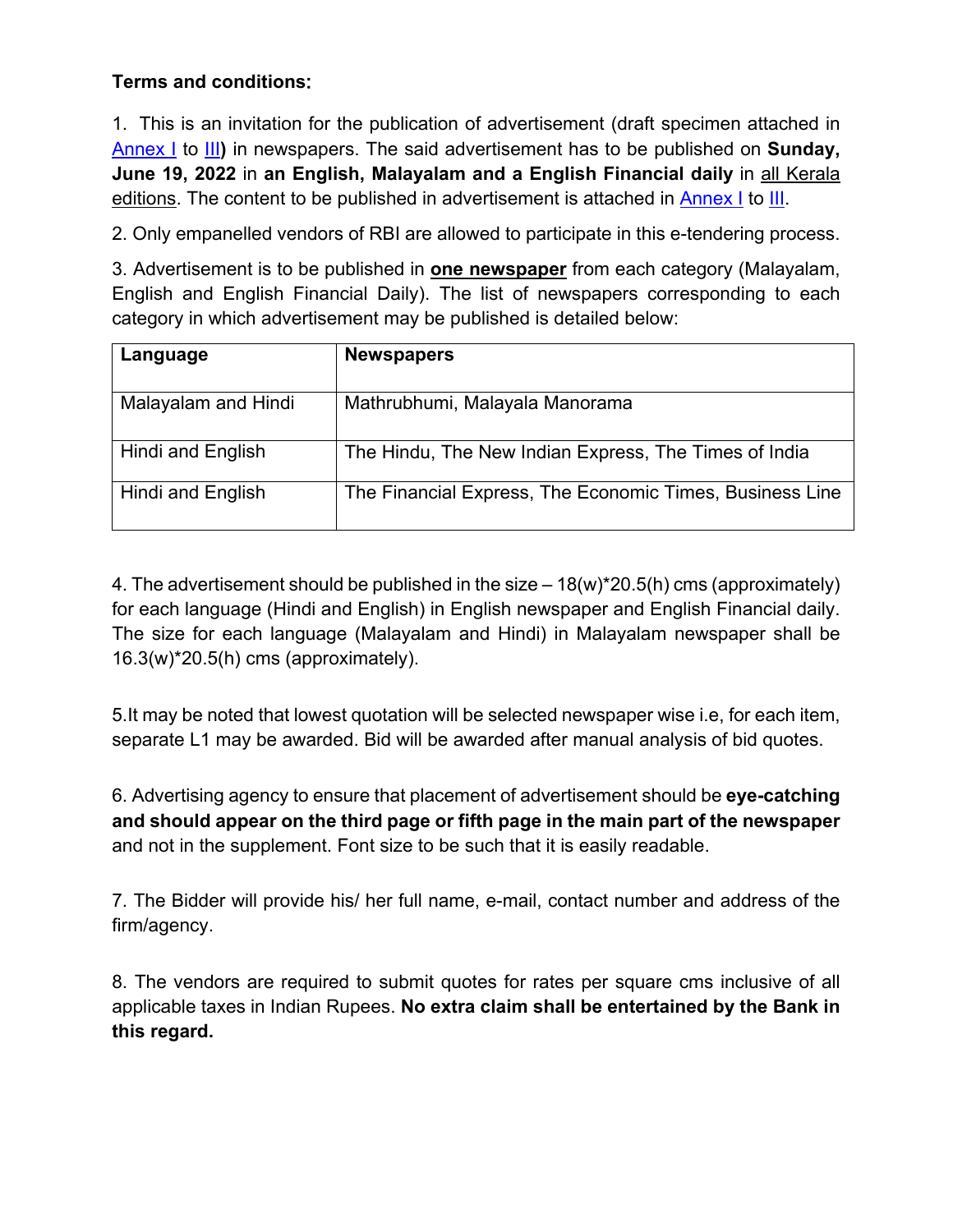9. The Bank is not bound to accept the lowest tender and reserves the right to accept either in full or in part any tender. The Bank also reserves the right to reject all the tenders without assigning any reason thereof.

10. Payment shall be made on submission of bill along with the copy of advertisement published in the various editions and dully filled in NEFT mandate form along with a cancelled cheque. Further, payment shall be made after deduction of applicable charges/taxes as per extant instructions.

11. Any change in the terms and conditions, and the contents of the advertisement shall be prerogative of Reserve Bank of India and will be binding on all stakeholders.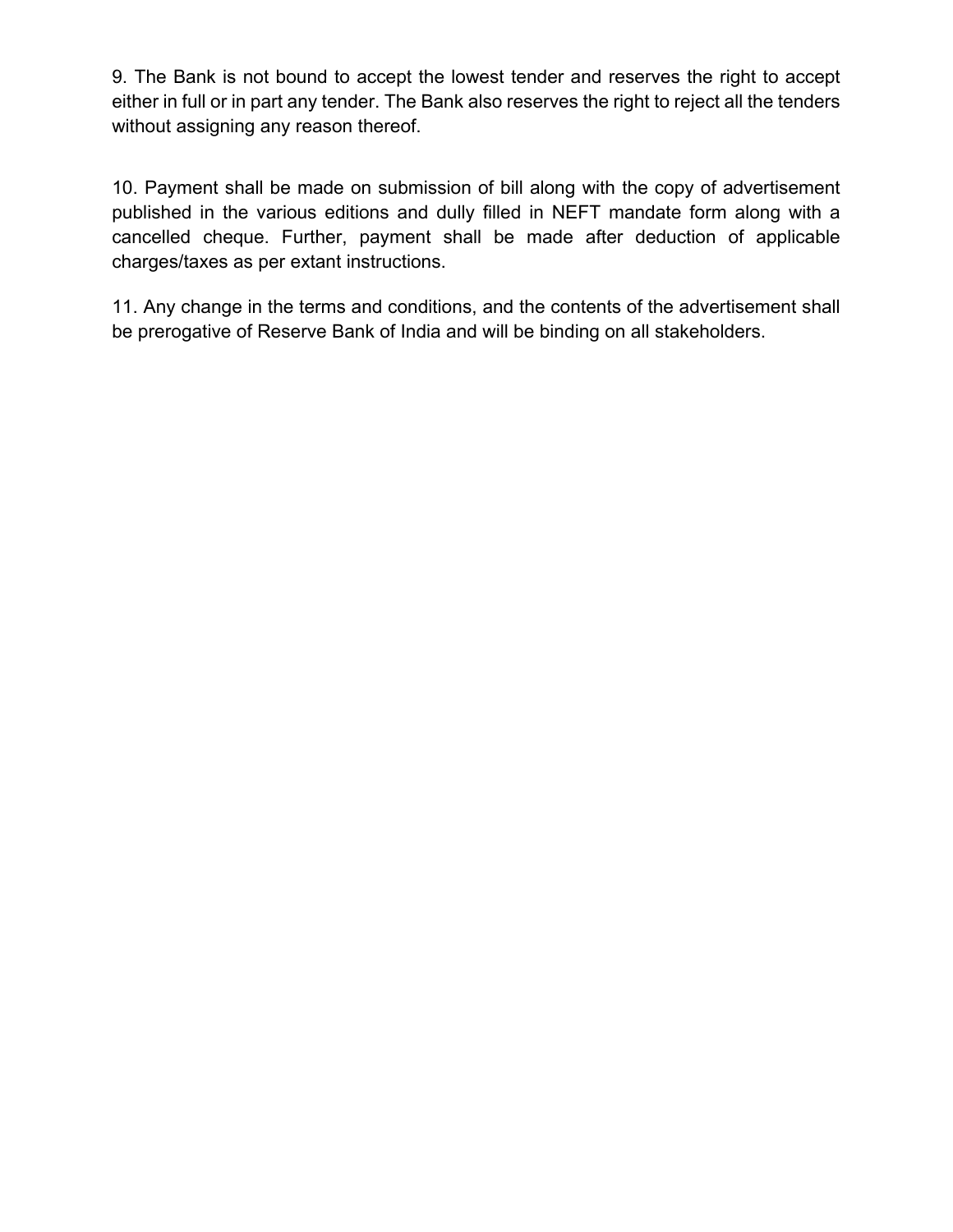

**RESERVE BANK OF INDIA**

#### **[www.rbi.org.in](https://www.rbi.org.in/)**

#### <span id="page-4-0"></span>**Redressal of complaints against entities regulated by RBI/ any Department of RBI**

Entities regulated by Reserve Bank of India (RBI) are required to provide expeditious resolution to complaints received from their customers.

Complaints not resolved to the satisfaction of the customers or complaints not responded to within 30 days of lodgment can be filed on the **RBI's Complaint Management System (CMS) Portal at [https://cms.rbi.org.in](https://cms.rbi.org.in/)**. Complaints can also be filed at "Centralised Receipt and Processing Centre (CRPC), 4<sup>th</sup> Floor, Reserve Bank of India, Sector -17, Central Vista, Chandigarh – 160017 through physical means or by email at **[crpc@rbi.org.in.](mailto:crpc@rbi.org.in)**

All the maintainable complaints are taken up for resolution under the "Reserve Bank – Integrated Ombudsman Scheme, 2021" (RB-IOS) if the entity complained against falls under the ambit of RB-IOS. Complaints against entities outside the ambit of RB-IOS are handled by Consumer Education and Protection Cells (CEPCs). The RB-IOS, list of entities falling under RB-IOS and those outside its ambit and the addresses of CEPCs are available on the CMS Portal.

**Information on grievance redress mechanism of RBI can also be obtained 24X7 at 14448, a toll-free number.** The facility to speak to our executives is available from 9:30 AM to 5:15 PM from Monday to Friday (except bank holidays).

#### **2. Deposit Insurance and Credit Guarantee Corporation (DICGC)**

(For complaints against DICGC, members of public can lodge the complaint at following address/e-mail Id)

 **Deposit Insurance and Credit Guarantee Corporation (DICGC)**  The General Manager DICGC, Complaint Redressal Cell RBI Building, 2ndFloor, Opp. Mumbai Central Railway Station Mumbai - 400 008.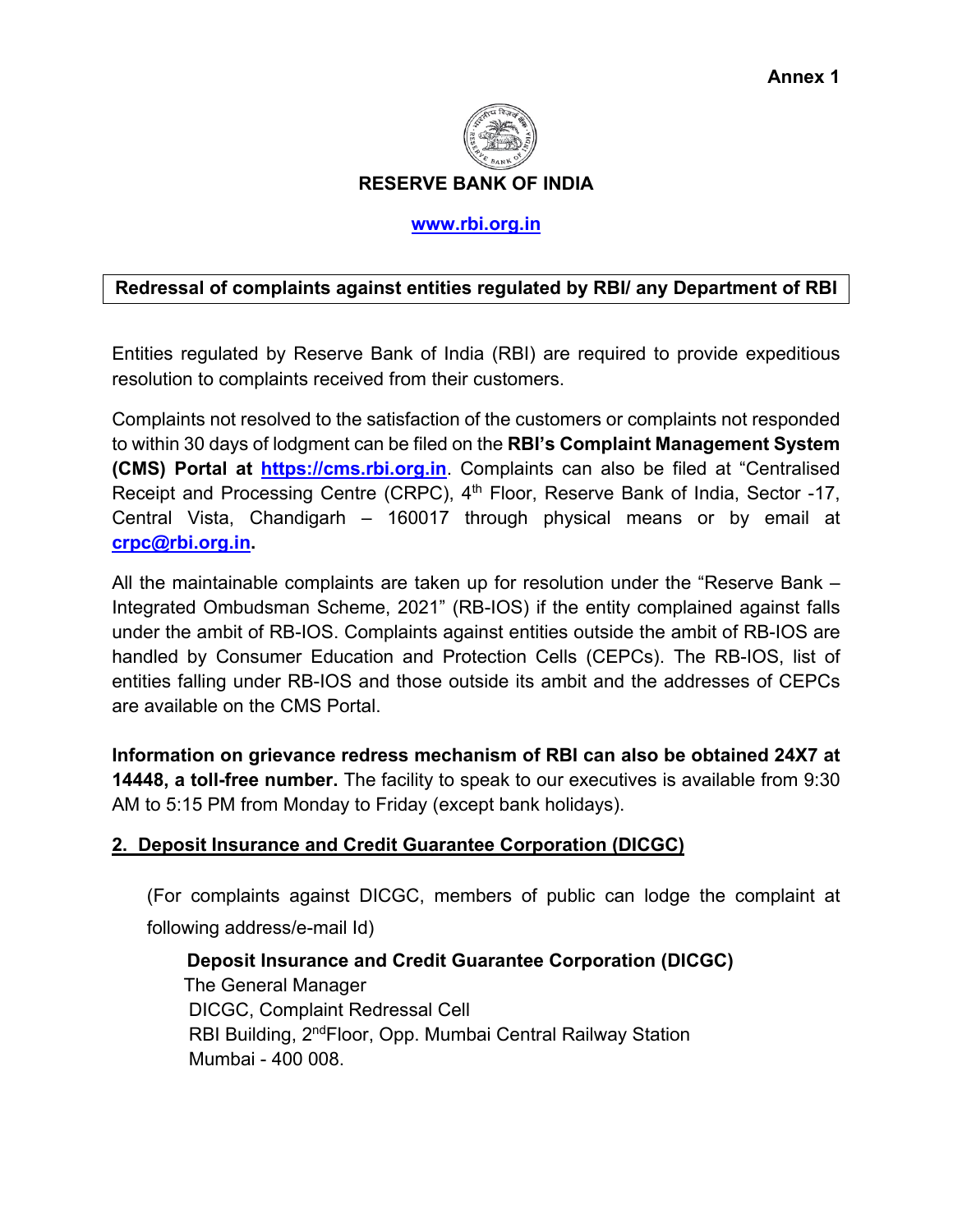Complainant can also approach Smt. Sangita E, Deputy General Manager on Telephone No. 022- 23026400 **Ext**. No. 8205 or through generic e-mail **[dicgc@rbi.org.in.](mailto:dicgc@rbi.org.in)**

------------------------------------------------------------------------------------------------------------------------------------------------------------------------------------------------------------------------------------------------------------------------------------------------------------------------------------

#### **Important Information**

**Note 1:** Before lodging any complaint under the RB-IOS/CEPC, the complainant must approach the concerned regulated entity (viz. his bank, NBFC and /or the payment system participant, etc.) with the grievance. If the grievance is not redressed within 30 days or if complainant is not satisfied with the reply given by the regulated entity, he/she can approach the RBI-Ombudsman / CEPC anytime **within one year of receipt of such reply from the concerned bank / NBFC / system participant**. In case no reply is received from the bank / NBFC / system participant, RBI-Ombudsman can be approached anytime within one year and one month from the date of representation to the entity.

**Note 2-** For written/email complaints, the complainant MUST necessarily indicate his/ her name, address and present contact number along with full details of the complaint.

#### **Appeal against decision of RBI-Ombudsman**

Appeal against the decision of RBI-Ombudsman **can be filed online on CMS Portal** or sent to the **Appellate Authority, Reserve Bank of India, Consumer Education and Protection Department, Central Office, 1st Floor, Amar Building, Sir P M Road, Fort, Mumbai 400 001 (E-mail [aaos@rbi.org.in\)](mailto:aaos@rbi.org.in)** within **30 days** of receipt of the communication of the RBI-Ombudsman's decision, only if the complaint is closed under the appealable Clauses of the Scheme.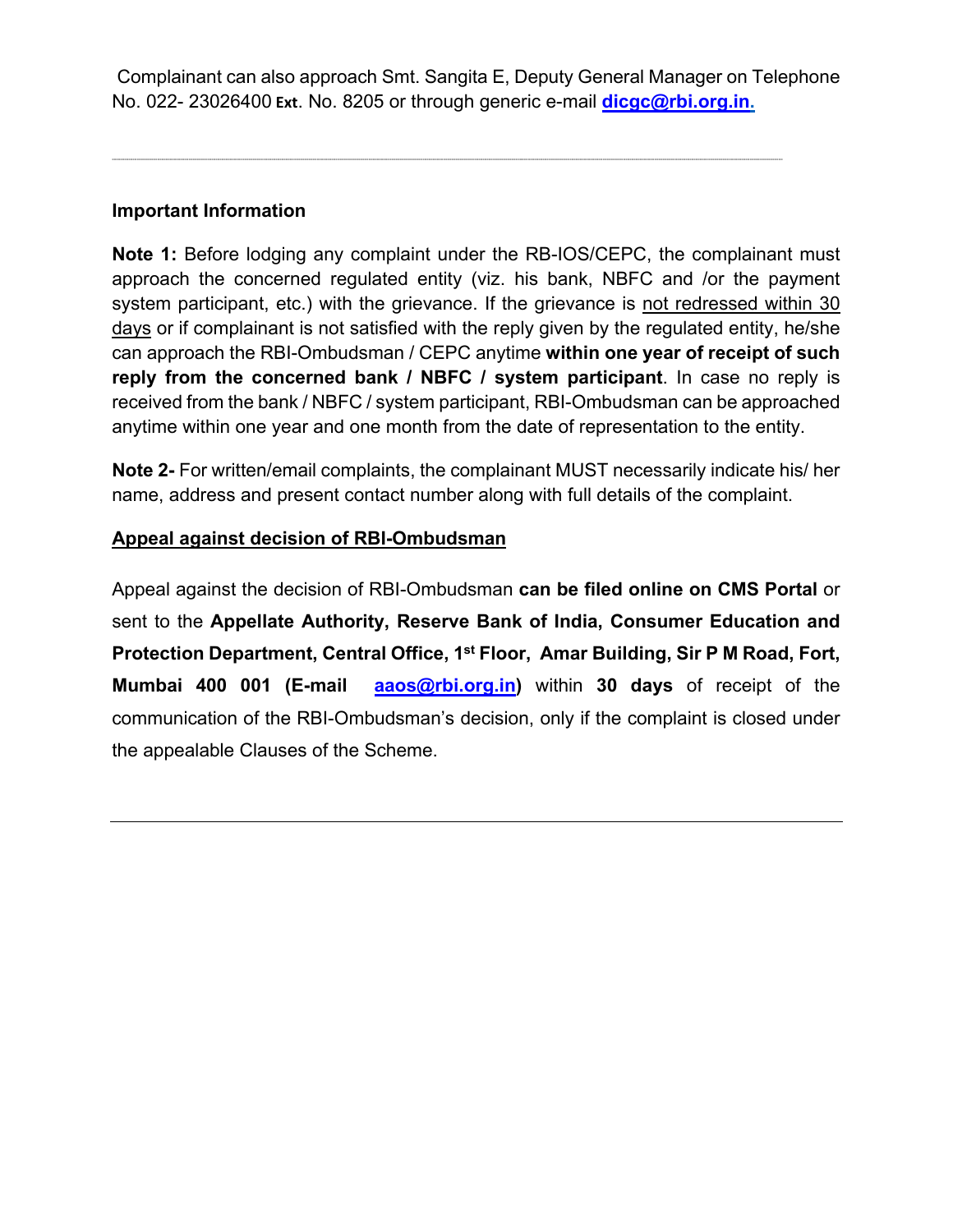

# भारतीय रिज़र्व बैंक द्वारा विनियमित संस्थाओं / भारतीय रिज़र्व बैंक के किसी विभाग के विरुद्ध शिकायतों का निवारण

भारतीय रिज़र्व बैंक द्वारा विनियमित संस्थाओं से अपेक्षित है कि वे अपने ग्राहकों से प्राप्त शिकायतों का शीघ्र समाधान करें।

शिकायतों का समाधान यदि ग्राहकों की संतुष्टि के अनुरूप नहीं है या 30 दिन के भीतर शिकायतों का जवाब नहीं दिया गया है, तो **आरबीआई के शिकायत प्रबंध प्रणाली (सीएमएस) पोर्टल** https://cms.rbi.org.in पर शिकायत दर्ज की जा सकती है। शिकायतें "केंद्रीकृत प्राप्ति और प्रसंस्करण केंद्र (सीआरपीसी), चौथी मंज़िल, भारतीय रिज़र्व बैंक, सेक्टर -17, सेंट्रल विस्टा, चंडीगढ़ - 160017 पर भौतिक माध्यम या crpc@rbi.org.in पर ईमेल द्वारा भी दर्ज की जा सकती हैं।

यदि वह संस्था जिसके विरुद्ध शिकायत की गई है, आरबी-आईओएस के दायरे आती है तो सभी स्वीकार्य शिकायतों को "रिज़र्व बैंक - एकीकृत लोकपाल योजना, 2021" (आरबी-आईओएस) के तहत निपटाया जाता है। आरबी-आईओएस के दायरे से बाहर की संस्थाओं के विरुद्ध शिकायतों को उपभोक्ता शिक्षण और संरक्षण कक्ष (उशिसं कक्ष) द्वारा निपटाया जाता है। रिज़र्व बैंक- एकीकृत लोकपाल योजना, आरबी-आईओएस के तहत आने वाली संस्थाओं और इसके दायरे से बाहर की संस्थाओं की सूची तथा उशिसं कक्षों के पते सीएमएस पोर्टल पर उपलब्ध हैं।

भारतीय रिजर्व बैंक के शिकायत निवारण तंत्र के बारे में जानकारी टोल-फ्री नंबर 14448 के माध्यम से 24x7 प्राप्त की जा सकती है। हमारे अधिकारियों से बात करने की सुविधा सोमवार से शुक्रवार (बैंक छुट्टियों को छोड़कर) सुबह 9:30 बजे से शाम 5:15 बजे तक उपलब्ध है।

# 2. निक्षेप बीमा और प्रत्यय गारंटी निगम (डीआईसीजीसी)

(डीआईसीजीसी के विरुद्ध शिकायतों के लिए कोई भी व्यक्ति निम्नलिखित पते/ ई-मेल आईडी पर शिकायत दर्ज कर सकता है)

# निक्षेप बीमा और प्रत्यय गारंटी निगम (डीआईसीजीसी)

महाप्रबंधक डीआईसीजीसी, शिकायत निवारण कक्ष भारतीय रिज़र्व बैंक भवन, दूसरी मंजिल मंबई सेंटल रेलवे स्टेशन के सामने मुंबई – 400 008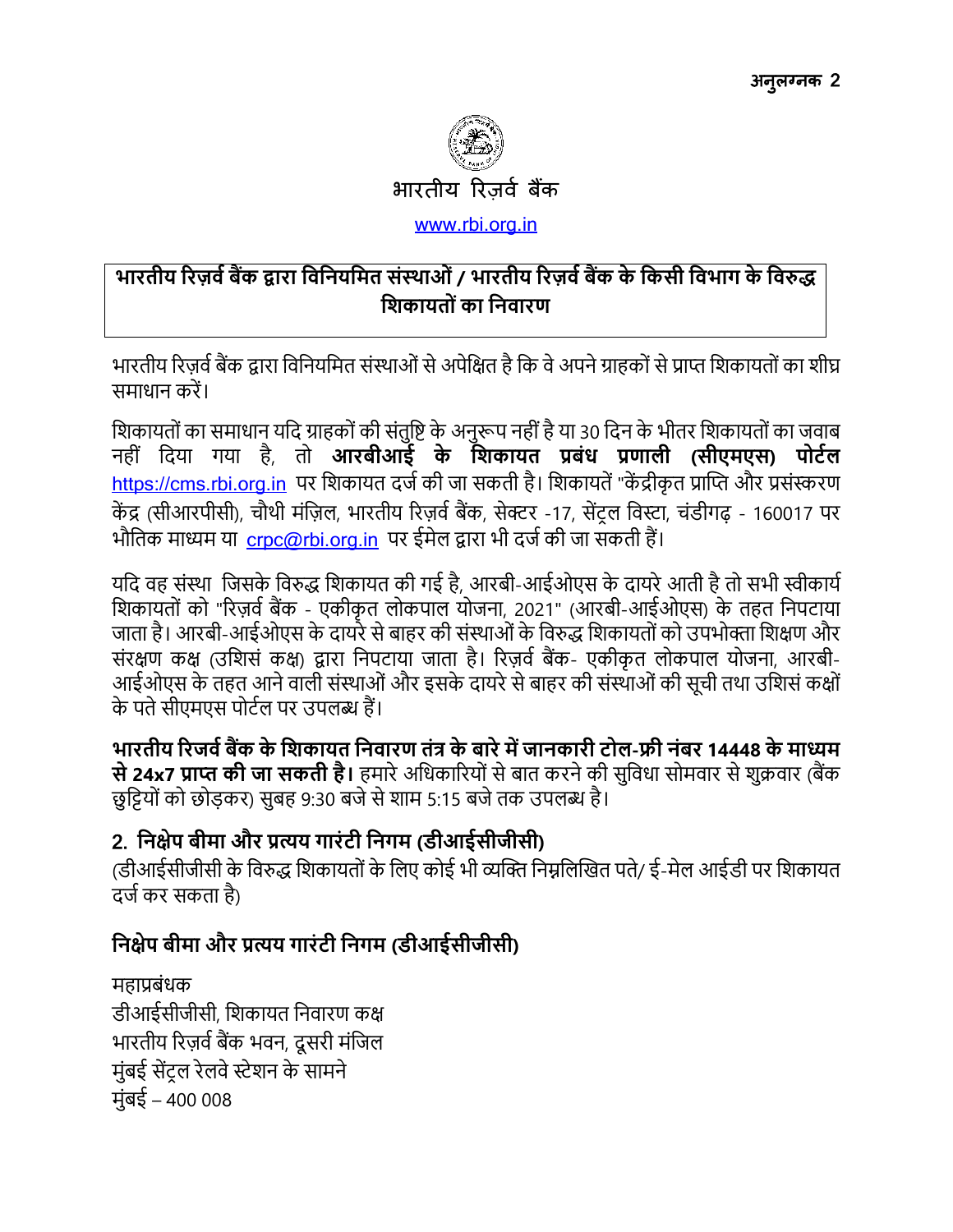शिकायतकर्ता श्रीमती संगीता ई.. उप महाप्रबंधक से टेलीफोन नं. 022-23026400. विस्तार सं. 8205 अथवा जेनेरिक ई-मेल, dicac@rbi.org.in, के माध्यम से भी संपर्क कर सकता/ सकती है।

# महत्वपूर्ण सूचना

**टिप्पणी 1:** रिज़र्व बैंक- एकीकृत लोकपाल योजना/ उशिसं कक्ष के अंतर्गत शिकायत दर्ज करने से पहले शिकायतकर्ता अपनी शिकायत संबंधित विनियमित संस्था (अर्थात, उनके अपने बैंक/ एनबीएफसी/ भूगतान प्रणाली सहभागी) के पास दर्ज करें। यदि शिकायत का निवारण 30 दिनों के भीतर नहीं होता है, अथवा यदि शिकायतकर्ता विनियमित संस्था द्वारा दिए गए उत्तर से संतुष्ट नहीं है, तो वह संबंधित बैंक/ एनबीएफसी/ प्रणाली सहभागी से उत्तर प्राप्त होने के एक वर्ष के भीतर किसी भी समय आरबीआई-लोकपाल/ उशिसं कक्ष से संपर्क कर सकता/ सकती है। बैंक/ एनबीएफसी/ प्रणाली सहभागी से कोई उत्तर प्राप्त न होने की स्थिति में शिकायतकर्ता संस्था को अभ्यावेदन देने की तिथि से एक वर्ष और एक माह के भीतर किसी भी समय आरबीआई- लोकपाल से संपर्क कर सकता/ सकती है।

**टिप्पणी 2:** लिखित/ ईमेल शिकायत में शिकायत के संपूर्ण विवरण के साथ-साथ शिकायतकर्ता अपना नाम, पता और वर्तमान संपर्क नंबर अवश्य लिखें।

# आरबीआई- लोकपाल के निर्णय के विरुद्ध अपील

आरबीआई- लोकपाल द्वारा दिए गए निर्णय के विरुद्ध अपील **सीएमएस पोर्टल पर ऑनलाइन दर्ज की जा सकती है** या आरबीआई- लोकपाल के निर्णय की सूचना प्राप्त होने के 30 दिन के भीतर अपील प्राधिकारी, भारतीय रिज़र्व बैंक, उपभोक्ता शिक्षण और संरक्षण विभाग, केंद्रीय कार्यालय, अमर भवन, सर पी.एम. रोड, फोर्ट, मुंबई 400001 (ईमेल- aaos@rbi.org.in) को भेजी जा सकती है, बशर्ते कि शिकायत को योजना के अपील-योग्य खंडों के तहत बंद किया गया हो।

XXXXXXXX-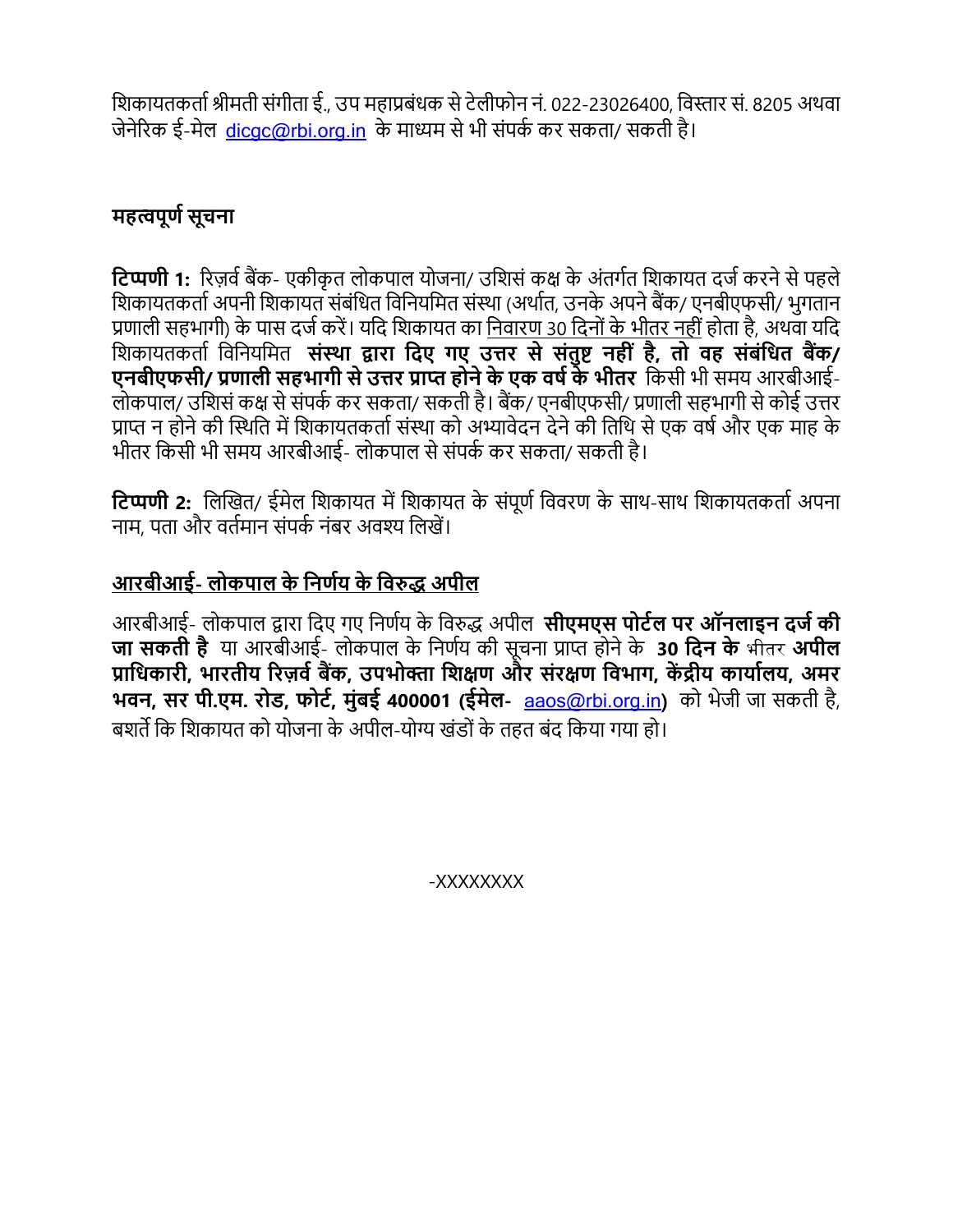# ഭാരതീയ റിസർവ് ബാങ്ക്

# www.rbi.org.in

#### <span id="page-8-0"></span>റിസർവ് ബാങ്ക് നിയന്ത്രിത സ്ഥാപനങ്ങൾ റിസർവ് ബാങ്കിന്റെ  $\frac{1}{2}$ ഡിപ്പാർട്ട്മെന്റുകൾ എന്നിവയ്ക്കെതിരെയുള്ള പരാതി പരിഹാരം

ഭാരതീയ റിസർവ് ബാങ്ക് ആർ ബി ഐ) നിയന്ത്രിത സ്ഥാപനങ്ങൾ അവരുടെ ഉപഭോക്താക്കളിൽ നിന്ന് ലഭിയ്ക്കുന്ന പരാതികൾ അതിവേഗം പരിഹരിക്കേണ്ടതാണ്. ഈ വിധം സമർപ്പിച്ച പരാതികൾ പരിഹരിച്ചതിൽ ഉപഭോക്താക്കൾ തൃപ്തല്ലെങ്കിൽ അഥവാ പരാതി സമർപ്പിച്ച് 30 ദിവസങ്ങൾക്കുള്ളിൽ മറുപടി ലഭിച്ചില്ലെങ്കിൽ, പരാതികൾ പരിഹരിക്കുന്നതിന് വേണ്ടി **ആർ ബി ഐ ഏർപ്പെടുത്തിയിട്ടുള്ള സംവിധാനമായ** കംപ്ലെയിന്റ് മാനേജ്മെന്റ് സിസ്റ്റത്തിന്റെ സ്രി.എം.എസ്) https://cms.rbi.org.in എന്ന പോർട്ടലിൽ ഉപഭോക്താക്കൾക്ക് പരാതി ഫയൽ ചെയ്യാവുന്നതാണ്. "സെൻട്രലൈസ്സ് റെസീപ്റ്റ് ആൻഡ് പ്രോസസിങ് സെന്റർ സ്രി.ആർ.പി.സി), നാലാം നില, റിസർവ് ബാങ്ക് ഓഫ് ഇന്ത്യ, സെക്ടർ - 17, സെൻട്രൽ വിസ്ത, ചണ്ഡീഗഢ് - 160017 എന്ന വിലാസത്തിലോ <u>crpc@rbi.org.in</u> എന്ന ഇ-മെയിൽ വിലാസത്തിലൂടെയോ പരാതികൾ സമർപ്പിക്കാവുന്നതാണ്. "റിസർവ് ബാങ്ക് - സംയോജിത ഓംബുഡ്ഡ്മാൻ പദ്ധതി, 2021" (ആർ ബി – ഐ.ഒ. എസ്)ന്റെ പരിധിയിൽ വരുന്ന സ്ഥാപനങ്ങൾക്ക് എതിരെയുള്ള പരിഗണിക്കപ്പെടാവുന്ന എല്ലാ ആർബി-ഐഒഎസ് പ്രകാരം പരിഹരിക്കപ്പെടുന്നതാണ്. ബി-പരാതികളും അർ ഐ.ഒ.എസിന്റെ പരിധിയിൽ ഉൾപ്പെടാത്ത സ്ഥാപനങ്ങൾക്കെതിരെയുള്ള പരാതികൾ കൺസ്യൂമർ എഡ്യൂക്കേഷൻ അൻഡ് പ്രൊടക്ഷൻ സെൽ (സി.ഇ.പി.സി)  $\mathcal{L}^{\mathcal{A}}$ പരിഗണിക്കുന്നതാണ്. ആർ ബി – ഐ.ഒ.എസ്, അതിന്റെ പരിധിയിൽ വരുന്നതും വരാത്തതുമായ സ്ഥാപനങ്ങളുടെ വിവരം. വിവിധ സി.ഇ.പി.സി കളുടെ മേൽവിലാസം എന്നിവ സി.എം.എസ് പോർട്ടലിൽ ലഭ്യമാണ്.

ആർബിഐയുടെ പരാതി പരിഹാര സംവിധാനത്തെക്കുറിച്ചുള്ള വിവരങ്ങൾ 14448 **എന്ന ടോൾ ഫ്രീ നമ്പറിൽ 24x7 ലഭ്യമാണ്**. ഞങ്ങളുടെ എക്സിക്യൂട്ടീവുമായി തിങ്കൾ മുതൽ വെള്ളി വരെ (ബാങ്ക് അവധി സംസാരിക്കാനുള്ള സംവിധാനം ദിവസങ്ങളിലൊഴികെ) രാവിലെ 9:30 മുതൽ വൈകിട്ട് 5:15 വരെ ലഭ്യമാണ്.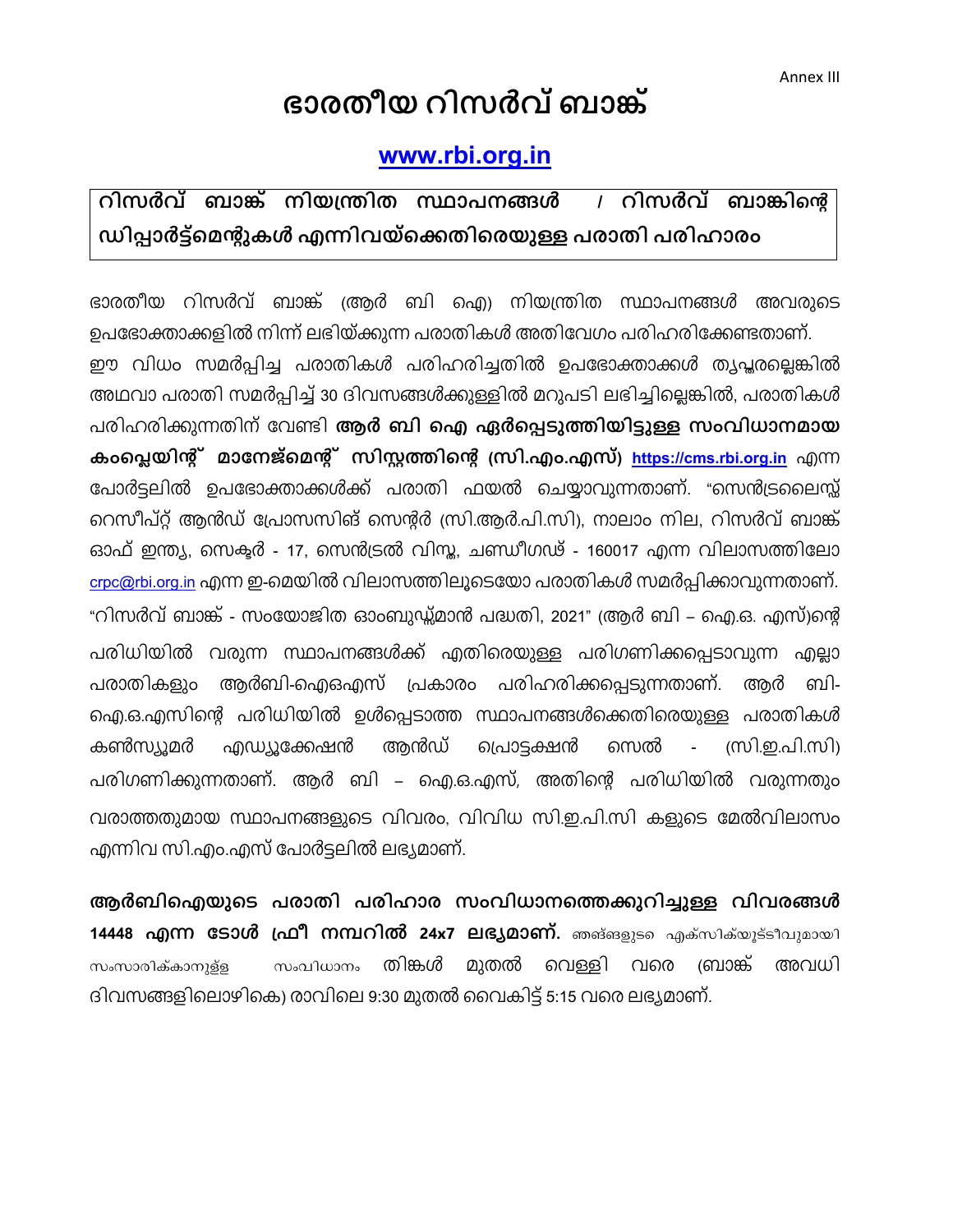# 2. ഡെപ്പോസിറ്റ് ഇൻഷുറൻസ്, ക്രെഡിറ്റ് ഗ്യാരന്റി കോർപ്പറേഷൻ ഡ്രിഐസിജിസി)

ഡ്രിഐസിജിസിക്ക് എതിരായ പരാതികൾ, പൊതുജനങ്ങൾക്ക് താഴെ പറയുന്ന വിലാസത്തിൽ/ഇ-മെയിൽ ഐഡിയിൽ സമർപ്പിക്കാവുന്നതാണ്.)

# ഡെപ്പോസിറ്റ് ഇൻഷുറൻസ്. ക്രെഡിറ്റ് ഗ്യാരന്റി കോർപ്പറേഷൻ ഡ്രിഐസിജിസി)

ജനറൽ മാനേജർ ഡിഐസിജിസി, പരാതി പരിഹാര സെൽ ആർ ബി ഐ ബിൽഡിങ്. രണ്ടാം നില. മുംബൈ സെൻട്രൽ റയിൽവേ സ്റ്റേഷന് എതിർവശം. മുംബൈ – 400 008

പരാതിക്കാർക്ക് ഡെപ്യൂട്ടി ജനറൽ മാനേജർ ശ്രീമതി. ഇ. സംഗീതയെ 022-23026400 എക്സ്റ്റൻഷൻ. നമ്പർ 8205 എന്ന ടെലിഫോൺ നമ്പറിലോ dicgc@rbi.org.in എന്ന ഇ-മെയിൽ വിലാസത്തിലൂടെയോ ബന്ധപ്പെടാവുന്നതുമാണ്.

### സുപ്രധാന അറിയിപ്പ്

കുറിപ്പ് 1- ആർ ബി - ഐ ഒ എസ് സ്കീം പ്രകാരമോ അല്ലെങ്കിൽ സി ഇ പി സി മുഖേനയോ പരാതി നൽകുന്നതിന് മുൻപ്, പരാതിക്കാർ അവരുടെ പരാതി പരിഹരിക്കുന്നതിനായി ആദ്യം നിയന്ത്രിത സ്ഥാപനത്തെ ബ്രാങ്ക്/എൻ ബി എഫ് സി/പദ്ധതി പങ്കാളി (System Participant)) നിർബന്ധമായും സമീപിച്ചിരിക്കണം. <u>പരാതി 30 ദിവസത്തിനുള്ളിൽ</u> പരിഹരിക്കപ്പെട്ടില്ലെങ്കിൽ അല്ലെങ്കിൽ ബന്ധപ്പെട്ട സ്ഥാപനം നൽകിയ മറുപടിയിൽ പരാതിക്കാരൻ ത്യപ്പനല്ലെങ്കിൽ, **ബാങ്ക്/എൻ ബി എഫ് സി/ പദ്ധതി പങ്കാളി** (System Participant) യിൽ നിന്ന് മറുപടി ലഭിച്ച് ഒരു വർഷത്തിനുള്ളിൽ എപ്പോൾ വേണമെങ്കിലും അല്ലെങ്കിൽ മറുപടി ലഭിക്കാത്ത സാഹചര്യത്തിൽ, ബാങ്ക്/എൻ ബി എഫ് സി/ പദ്ധതി പങ്കാളി (System Participant) ക്ക് പരാതി സമർപ്പിച്ച തീയതി മുതൽ ഒരു വർഷവും ഒരു മാസത്തിനുമുള്ളിൽ എപ്പോൾ വേണമെങ്കിലും ബന്ധപ്പെട്ട ഓംബുഡ്ഡ്മാനെ സമീപിക്കാൻ പരാതിക്കാരന് സാധിക്കുന്നതാണ്.

കുറിപ്പ് 2 - പരാതിക്കാർ പരാതിയിൽ തങ്ങളുടെ പേര്, വിലാസം, നിലവിലുള്ള ഫോൺ/മൊബൈൽ നമ്പർ എന്നിവ നിർബന്ധമായും നൽകേണ്ടതാണ്.